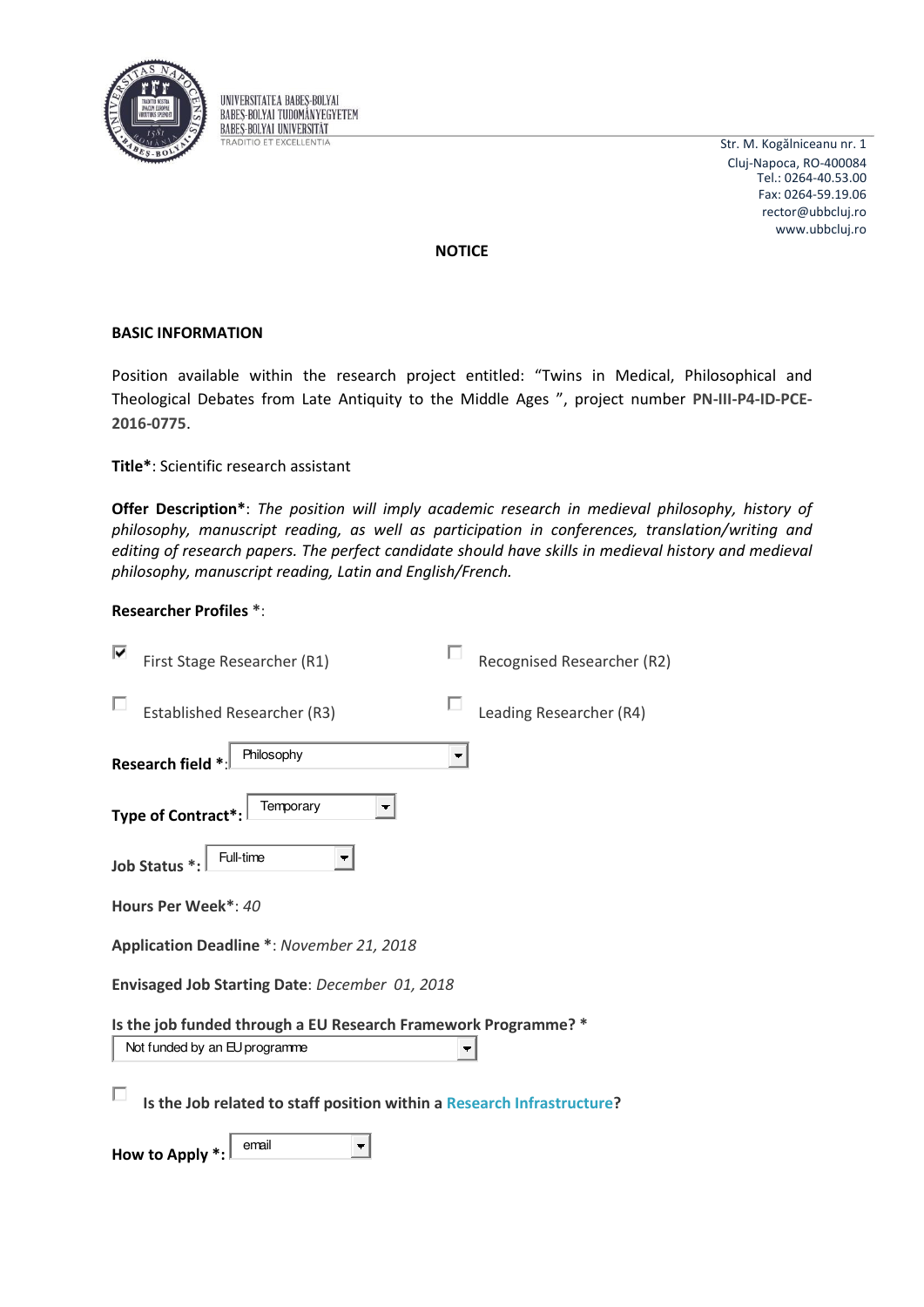**Internal Application form needed (.pdf files)** 

### **HIRING INFO & WORK LOCATION**

## **Number of positions available\*: 1**

**Company/Institute\*:** *Babeş-Bolyai University Cluj-Napoca, Faculty of History and Philosophy, 1 Mihail Kogălniceanu Street, Cluj-Napoca, 400084* 

**Department\*:** *Department of Pre-Modern and Romanian Philosophy* 

#### **REQUIREMENTS**

|              | <b>Required Education Level</b>                  |  |
|--------------|--------------------------------------------------|--|
|              | Philosophy<br>Main Research Field*:              |  |
|              | Level <sup>*</sup> : Master Degree or equivalent |  |
|              | Main Research Field*:   Please Select            |  |
| Level $^*$ : | <b>Please Select</b>                             |  |

**Skills/Qualifications**: Qualification in Philosophy/History of philosophy, knowledge of the history of medieval texts, experience in text editing and scientific translations, knowledge of Latin, English, French.

# **Specific Requirements**:

# **Required Languages**

| Language * | LATIN     |  |
|------------|-----------|--|
| Level*     | Excellent |  |

 $\Box$